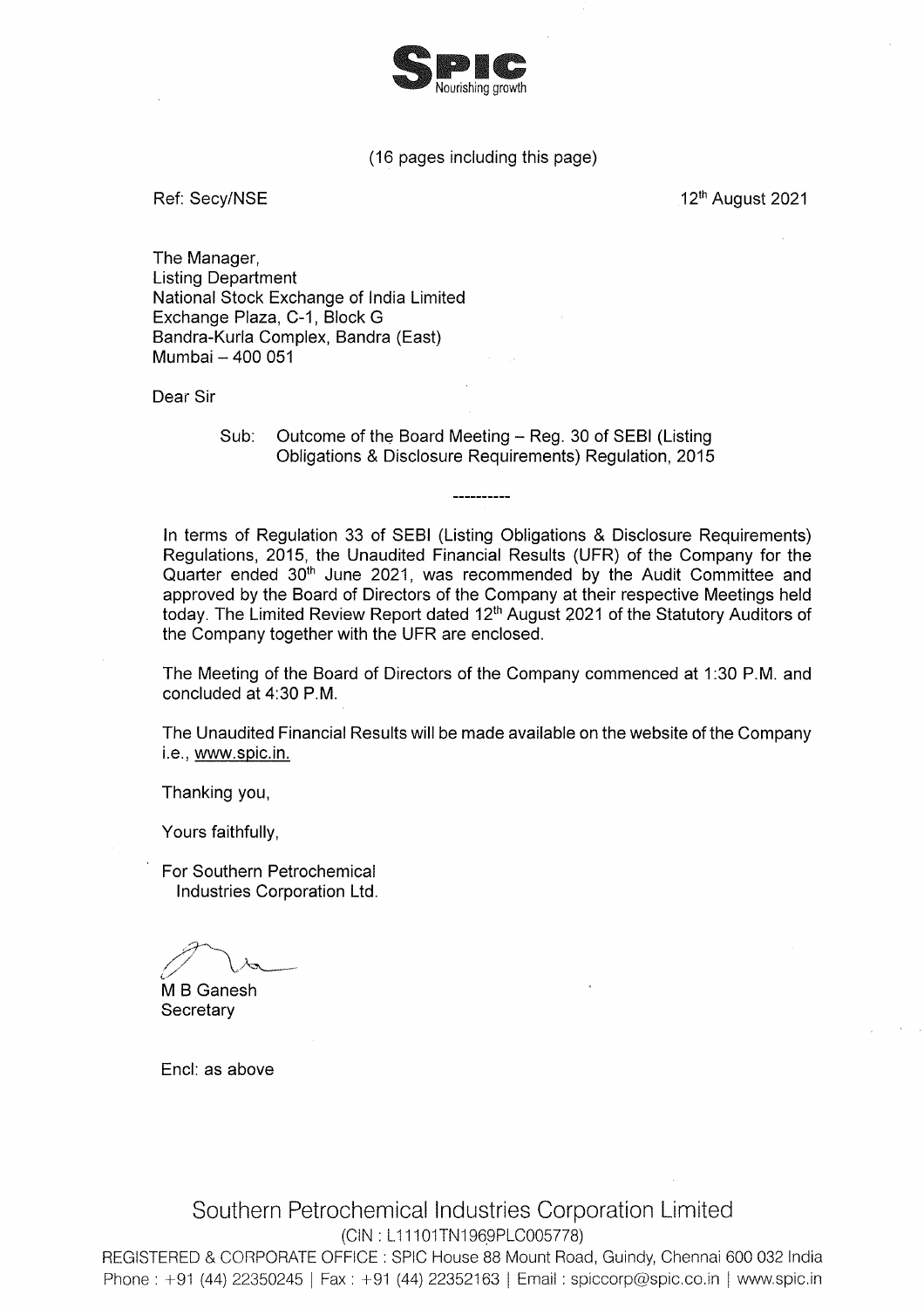# SOUTHERN PETROCHEMICAL INDUSTRIES CORPORATION LTD.

# Regd. Office: SPIC House, 88 Mount Road, Guindy, Chennai - 600 032

## CIN: L11101TN1969PLC005778

 $\sim$ 

Web Site: www.spic.in, Email: spiccorp@spic.co.in

# STATEMENT OF STANDALONE UNAUDITED FINANCIAL RESULTS FOR THE QUARTER ENDED 30 JUNE 2021

|                |                                                                                   | (Rupees in Tac)<br>Standalone |                |             |             |  |
|----------------|-----------------------------------------------------------------------------------|-------------------------------|----------------|-------------|-------------|--|
|                |                                                                                   |                               | Year ended     |             |             |  |
| S.No.          | Particulars                                                                       |                               | 31 Mar 2021    |             |             |  |
|                |                                                                                   | 30 Jun 2021                   | (Refer Note 8) | 30 Jun 2020 | 31 Mar 2021 |  |
|                |                                                                                   | (Unaudited)                   | (Audited)      | (Unaudited) | (Audited)   |  |
|                |                                                                                   |                               |                |             |             |  |
| 1              | <b>Revenue from Operations</b>                                                    |                               |                |             |             |  |
|                | (a) Sales/Income from Operations                                                  | 49682.63                      | 34825.52       | 31807.08    | 151755.82   |  |
|                | (b) Other operating income                                                        | 193.01                        | 246.02         | 213.43      | 944.91      |  |
|                | <b>Revenue from Operations</b>                                                    | 49875.64                      | 35071.54       | 32020.51    | 152700.73   |  |
|                | Other Income                                                                      | 39.91                         | 2155.11        | 41.94       | 2858.06     |  |
|                | <b>Total Income</b>                                                               | 49915.55                      | 37226.65       | 32062.45    | 155558.79   |  |
| $\overline{2}$ | <b>Expenses</b>                                                                   |                               |                |             |             |  |
|                | (a) Cost of materials consumed                                                    | 32502.70                      | 17931.76       | 18377.15    | 83770.63    |  |
|                | (b) Changes in inventories of finished goods, work-in-progress                    |                               |                |             |             |  |
|                | and stock-in-trade                                                                | (667.65)                      | 1675.84        | (2107.45)   | (2234.99)   |  |
|                | (c) Employee benefits expense                                                     | 1547.95                       | 1699.95        | 1400.62     | 6005.13     |  |
|                | (d) Finance Cost                                                                  | 256.10                        | 148.95         | 328.08      | 1415.46     |  |
|                | (e) Depreciation and Amortisation expense                                         | 1326.19                       | 1038.78        | 945.86      | 3823.30     |  |
|                | (f) Power and Fuel charges                                                        | 6079.21                       | 6594.34        | 7503.00     | 36296.52    |  |
|                | (g) Other expenses                                                                | 6103.17                       | 4410.03        | 5337.44     | 21820.48    |  |
| 3              | <b>Total Expenses</b>                                                             | 47147.67                      | 33499.65       | 31784.70    | 150896.53   |  |
|                | Profit from Operations before exceptional items & tax (1-2)                       | 2767.88                       | 3727.00        | 277.75      | 4662.26     |  |
| 4              | Exceptional Items                                                                 |                               |                |             |             |  |
| 5              | Profit before tax (3+4)                                                           | 2767.88                       | 3727.00        | 277.75      | 4662.26     |  |
| 6              | Current tax Expense/(Credit)                                                      |                               | (522.75)       |             | (522.75)    |  |
| 7              | Net Profit after tax (5-6)                                                        | 2767.88                       | 4249.75        | 277.75      | 5185.01     |  |
| 8              | Other Comprehensive Income                                                        |                               |                |             |             |  |
|                | i) Items that will not be reclassified to profit or loss                          |                               |                |             |             |  |
|                | a) Effect of measuring investments at fair value                                  | 52.91                         | 4.18           | 917.34      | 616.77      |  |
|                | b) Gain / (Loss) on acturial valuation of gratuity                                |                               | (11.06)        |             | 200.29      |  |
|                | ii) Income tax relating to items that will not be re-classified to profit or loss | (5.29)                        |                |             |             |  |
|                | Total other comprehensive Income/(Loss)                                           | 47.62                         | (0.42)         | (91.74)     | (61.68)     |  |
| 9              | Total Comprehensive Income (7+8)                                                  | 2815.50                       | (7.30)         | 825.60      | 755.38      |  |
| 10             | Paid-up equity share capital (Face Value of Rs. 10 Per Share)                     | 20364.03                      | 4242.45        | 1103.35     | 5940.39     |  |
| 11             | Reserve excluding revaluation reserve                                             |                               | 20364.03       | 20364.03    | 20364.03    |  |
| 12             | Earnings Per Share (EPS) (of Rs.10/- each)                                        |                               |                |             | 25629.26    |  |
|                | Basic & Diluted (Not annualised for the period)                                   |                               |                |             |             |  |
|                |                                                                                   | 1.38                          | 2.08           | 0.54        | 292         |  |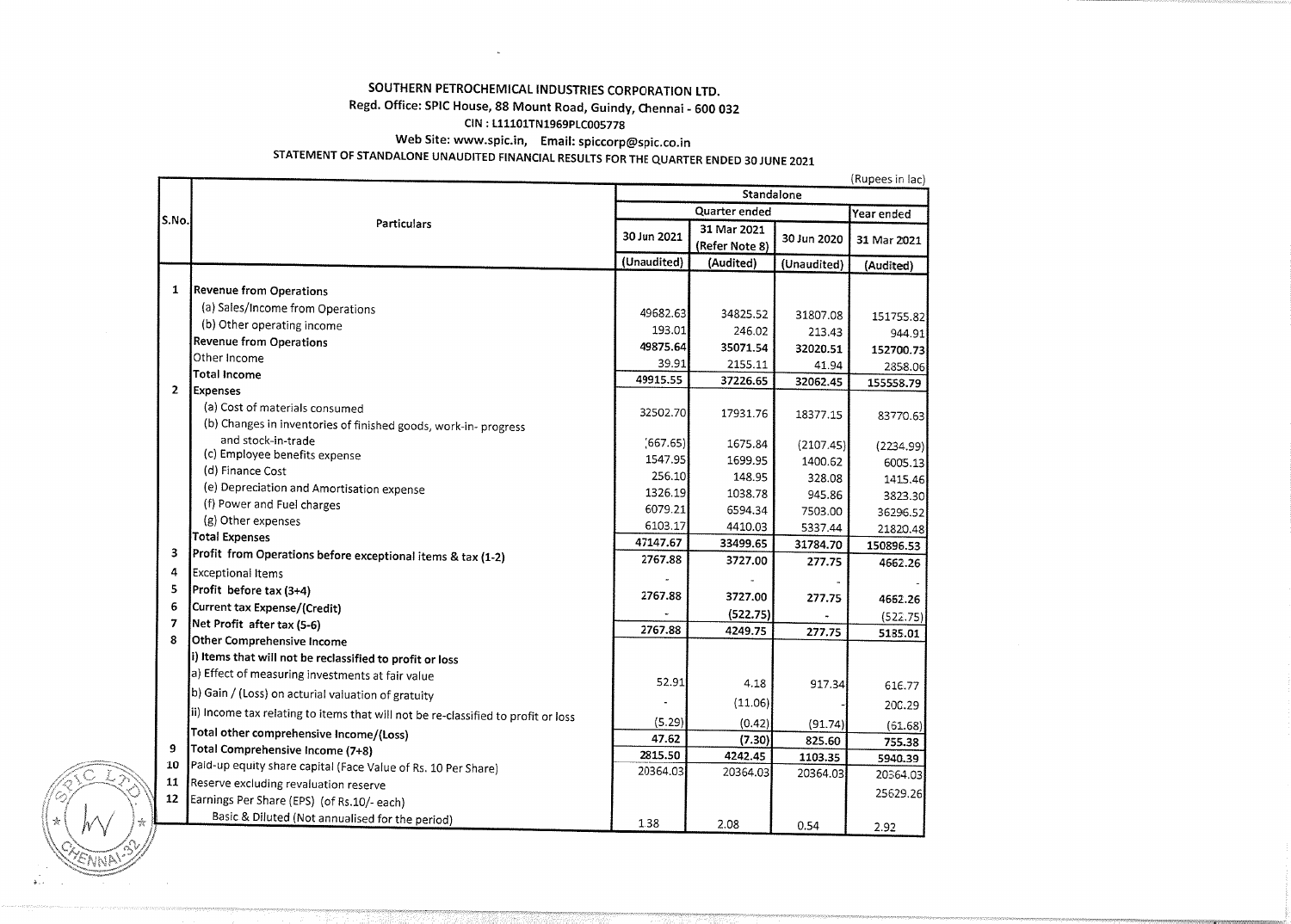| Segment Reporting:                           |             |                               |             |                 |  |
|----------------------------------------------|-------------|-------------------------------|-------------|-----------------|--|
|                                              |             |                               |             | (Rupees in lac) |  |
|                                              | Standalone  |                               |             |                 |  |
|                                              |             | Quarter ended                 |             |                 |  |
| <b>Particulars</b>                           | 30 Jun 2021 | 31 Mar 2021<br>(Refer Note 8) | 30 Jun 2020 | 31 Mar 2021     |  |
|                                              | (Unaudited) | (Audited)                     | (Unaudited) | (Audited)       |  |
| 1.Segment Revenue                            |             |                               |             |                 |  |
| a) Agro Inputs (Urea Operations)             |             |                               |             |                 |  |
| b) Others (Agri Business)                    | 49714.24    | 34986.16                      | 32018.12    | 152438.21       |  |
| c) Unallocated Income                        | 174.07      | 86.69                         | 32.45       | 372.05          |  |
|                                              | 27.24       | 2153.80                       | 11.88       | 2748.53         |  |
| Income from operations                       | 49915.55    | 37226.65                      | 32062.45    | 155558.79       |  |
| 2.Segment Results                            |             |                               |             |                 |  |
| Profit (Before Tax and Interest)             |             |                               |             |                 |  |
| For each Segment                             |             |                               |             |                 |  |
|                                              |             |                               |             |                 |  |
| a) Agro Inputs (Urea Operations)             | 3591.95     | 1607.43                       | 1063.40     | 5186.73         |  |
| b) Others (Agri Business)                    | (117.86)    | (3.51)                        | (27.96)     | (92.47)         |  |
| <b>Total</b>                                 | 3474.09     | 1603.92                       | 1035.44     | 5094.26         |  |
| a) Finance Cost                              | 256.10      | 148.95                        | 328.08      | 1415.46         |  |
| b) Other Net Unallocable Income / (Expenses) | (450.11)    | 2272.03                       | (429.61)    | 983.46          |  |
| c) Exceptional items                         |             |                               |             |                 |  |
| Profit / (Loss) Before Tax                   | 2767.88     | 3727.00                       | 277.75      | 4662.26         |  |
| Less: Current tax (credit)/charge            |             | (522.75)                      |             | (522.75)        |  |
| Profit / (Loss) after tax                    | 2767.88     | 4249.75                       | 277.75      | 5185.01         |  |
|                                              |             |                               |             |                 |  |
| 3.Segment Assets                             |             |                               |             |                 |  |
| a) Agro Inputs (Urea Operations)             | 127124.64   | 123473.74                     | 163842.39   | 123473.74       |  |
| b) Others (Agri Business)                    | 1573.53     | 1710.23                       | 1565.30     | 1710.23         |  |
| c) Unallocated                               | 45721.50    | 40444.67                      | 36039.34    | 40444.67        |  |
| <b>Total Assets</b>                          | 174419.67   | 165628.64                     | 201447.03   | 165628.64       |  |
| 4. Segment Liabilities                       |             |                               |             |                 |  |
| a) Agro Inputs (Urea Operations)             | 111375.40   | 107346.55                     |             |                 |  |
| b) Others (Agri Business)                    | 139.90      | 184.13                        | 136424.46   | 107346.55       |  |
| c) Unallocated                               | 14095.58    | 12104.66                      | 150.90      | 184.13          |  |
| <b>Total Liabilities</b>                     | 125610.88   | 119635.34                     | 23715.39    | 12104.66        |  |
|                                              |             |                               | 160290.75   | 119635.34       |  |

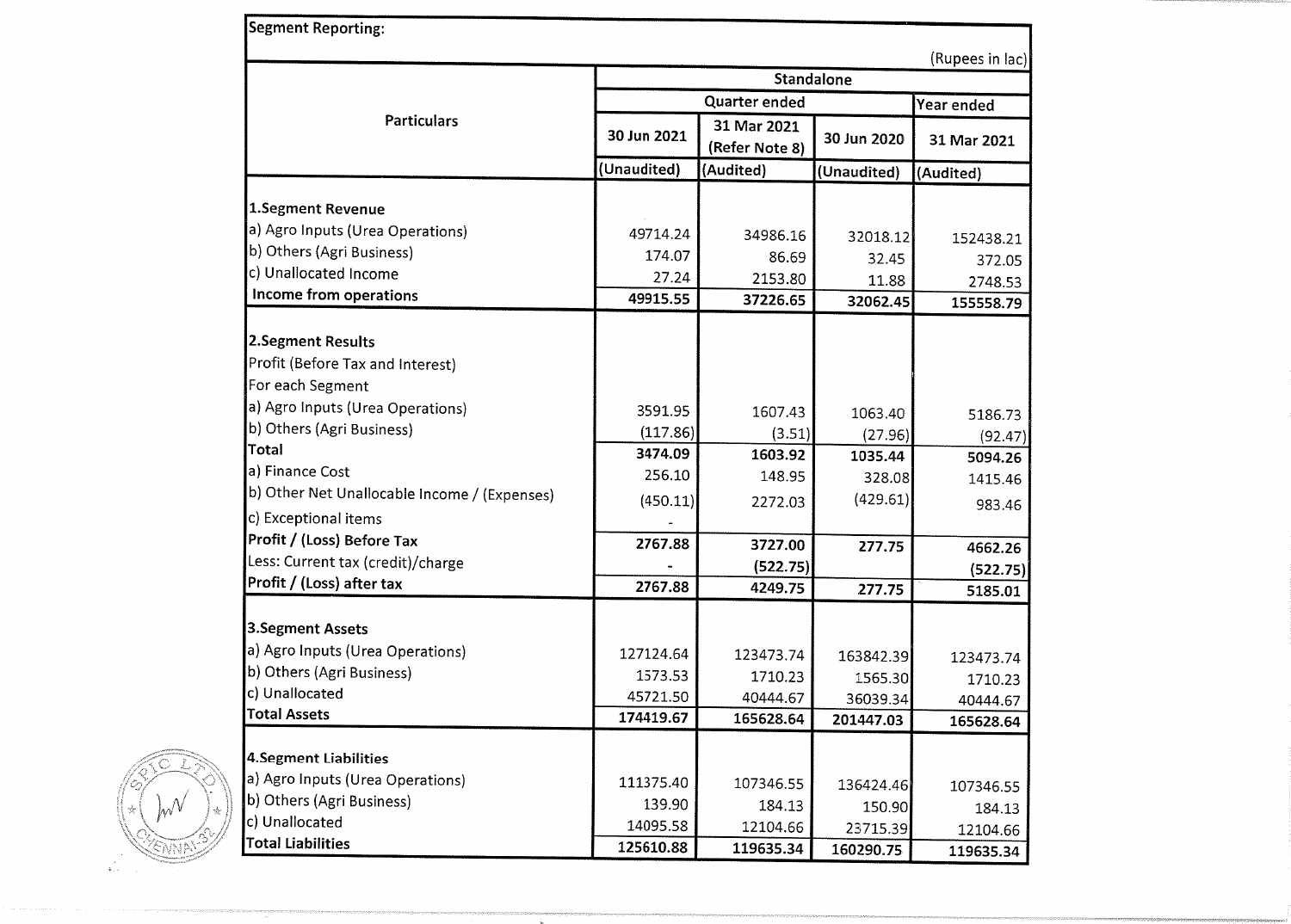#### Notes:

- 1. The above financial results were reviewed and recommended by the Audit Committee and approved by the Board of Directors at their respective meetings held on 12<sup>th</sup> August 2021 and has been subjected to review by the Statutory Auditors of the Company. The standalone financial results are prepared in accordance with Indian Accounting Standard (Ind AS) as prescribed under section 133 of the Companies Act 2013.
- 2. During the quarter, the production and sale of Urea of the Company were 1.80 lac MT and 1.78 lac MT respectively.
- 3. Subsidy, for the period April to June 2021, of Rs. 38,137.83 lacs has been accounted based on the provisional Retention Price (RP) computed in line with the Government's policy, as the final retention price has not been announced by the Department of Fertilizers. The necessary adjustments, if any, and its consequential impact will be assessed when the final retention price is notified.
- 4. The Company had started receiving natural gas from March 13, 2021 and had become a gas-based Urea manufacturing unit and is eligible for higher fiscal incentives in the form of subsidy income due to higher energy norms from the above said date for the next five year period.
- 5. During the quarter, the Urea plant was in operation for 88 days (Previous year's first quarter: 70 days).
- 6. There is no provision for tax in view of the brought forward losses/unabsorbed depreciation relating to earlier years available for set off while computing income both under the provisions of 115-JB and those other than Sec 115-JB of the Income Tax Act, 1961.
- 7. The Code on Social Security, 2020 ('Code') relating to employee benefits during employment and post-employment benefits, received Presidential assent in September 2020. The Code has been published in the Gazette of India. However, the date from which the Code will come into effect has not yet been notified. The Company will assess the impact of the Code when it comes into effect and will record any related impact from the period the Code becomes effective.
- 8. The figures of the last quarter ended March 31, 2021 is the balancing figure between audited figures in respect of the full financial year up to March 31, 2021 and the unaudited published year-to-date figures up to December 2020 being the date of the end of the third quarter of the financial year which was subjected to limited review.

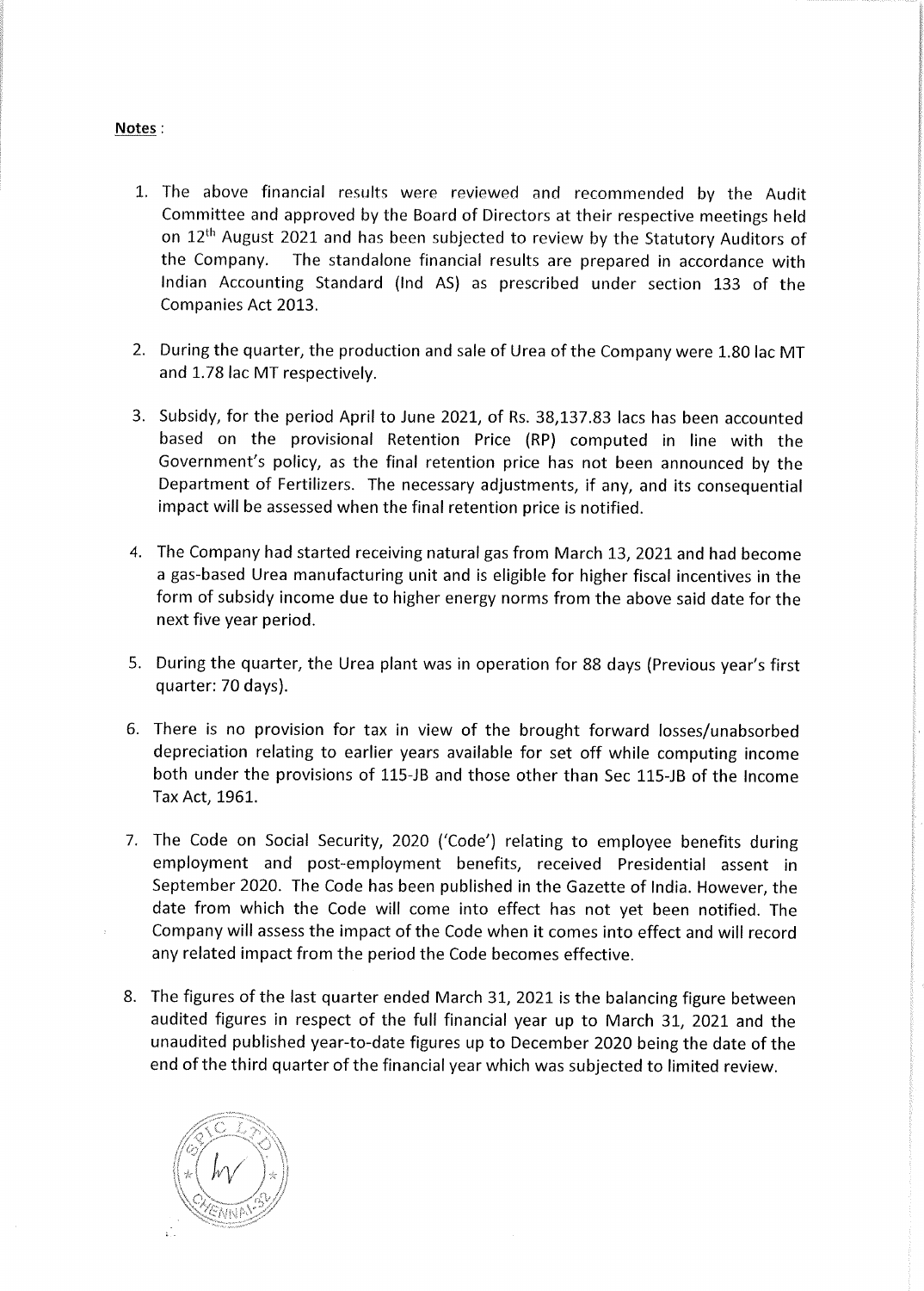9. Previous period's figures have been regrouped/recast, wherever necessary, to conform to the classification on the current year/period's classification.

For and on behalf of the Board

 $Q_{n}$ 

S R Ramakrishnan **Whole-Time Director** DIN: 00120126

Place: Tuticorin Date: August 12, 2021



 $\mathcal{L}$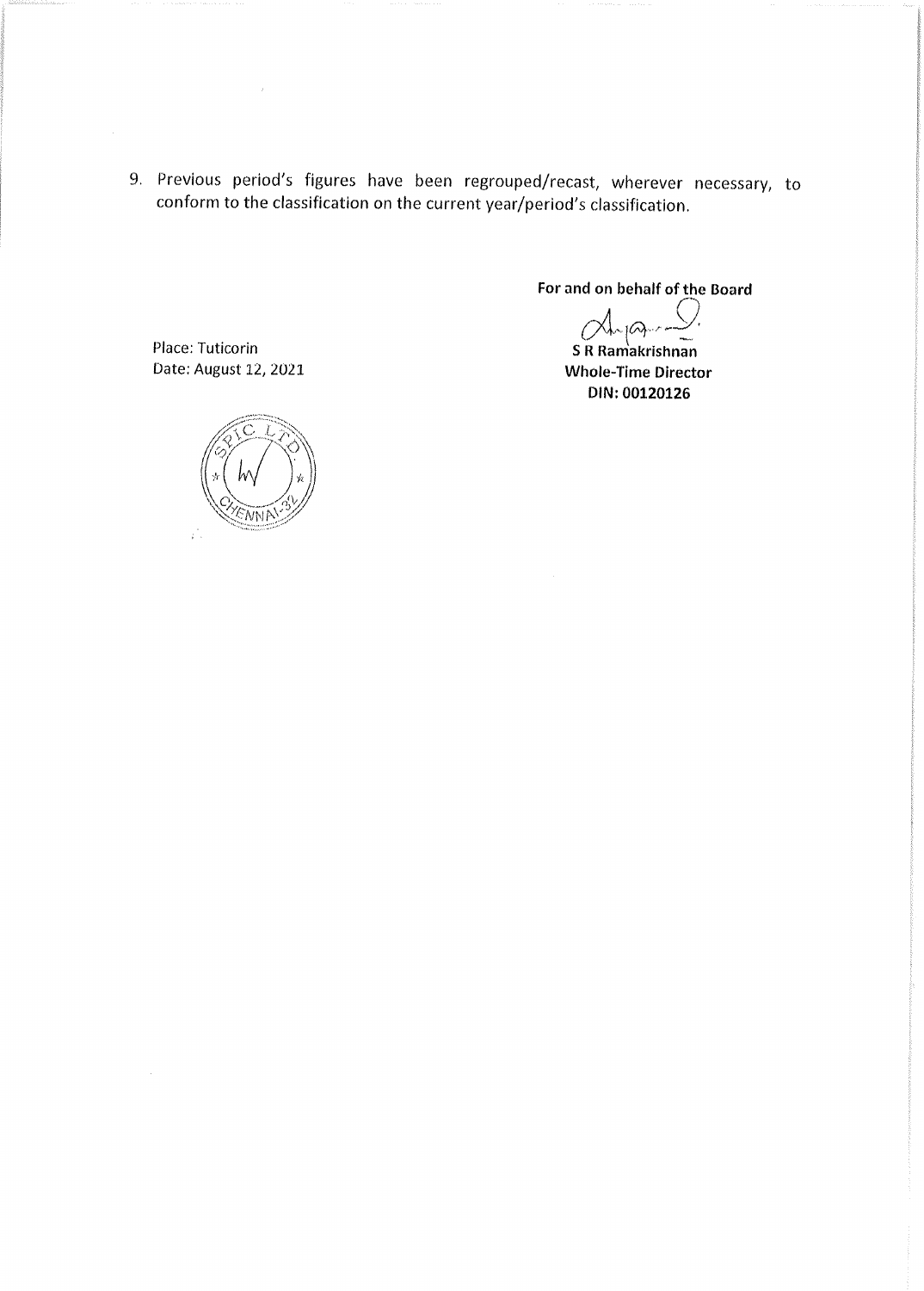

Floor 5, Main Building, Guna Complex New No. 443 & 445, Old No. 304 & 305, Anna Salai Teynampet, Chennai 600018, INDIA Tel: + 91 44 6131 0200

# **Independent Auditor's Review Report on unaudited quarterly standalone financial results of the Company pursuant to the Regulation 33 of the SEBI (Listing Obligations and Disclosure Requirements) Regulations, 2015**

**The Board of Directors Southern Petrochemical Industries Corporation Limited**

- 1. We have reviewed the accompanying statement of unaudited financial results of Southern Petrochemical Industries Corporation Limited ('the Company') for the quarter ended June 30, 2021 ('the Statement') attached herewith, being submitted by the Company pursuant to the requirements of Regulation 33 of the Securities and Exchange Board of India (Listing Obligations and Disclosure Requirements) Regulations, 2015 as amended ('the Regulation').
- 2. This Statement, which is the responsibility of the Company's Management and approved by the Board of Directors, has been prepared in accordance with the recognition and measurement principles laid down in Indian Accounting Standard (Ind AS) 34 'Interim Financial Reporting'("Ind AS 34"), prescribed under Section 133 of the Companies Act, 2013 read with relevant rules issued thereunder and other recognized accounting principles generally accepted in India. Our responsibility is to express a conclusion on the Statement based on our review.
- 3. We conducted our review of the Statement in accordance with the Standard on Review Engagement (SRE) 2410, "Review of Interim Financial Information Performed by the Independent Auditor of the Entity" issued by the Institute of Chartered Accountants of India. This standard requires that we plan and perform the review to obtain moderate assurance as to whether financial results are free of material misstatements. A review consists of making inquiries, primarily of persons responsible for financial and accounting matters, and applying analytical and other review procedures. A review is substantially less in scope than an audit conducted in accordance with Standards on Auditing and consequently does not enable us to obtain assurance that we would become aware of all significant matters that might be identified in an audit. Accordingly, we do not express an audit opinion.
- 4. Based on our review conducted as above, nothing has come to our attention that causes us to believe that the accompanying Statement of unaudited standalone financial results prepared in accordance with the recognition and measurement principles laid down in Ind AS 34, prescribed under Section 133 of the Companies Act, 2013 read with relevant rules issued thereunder and other recognized accounting principles generally accepted in India has not disclosed the information required to be disclosed in terms of the Regulation including the manner in which it is to be disclosed, or that it contains any material misstatement.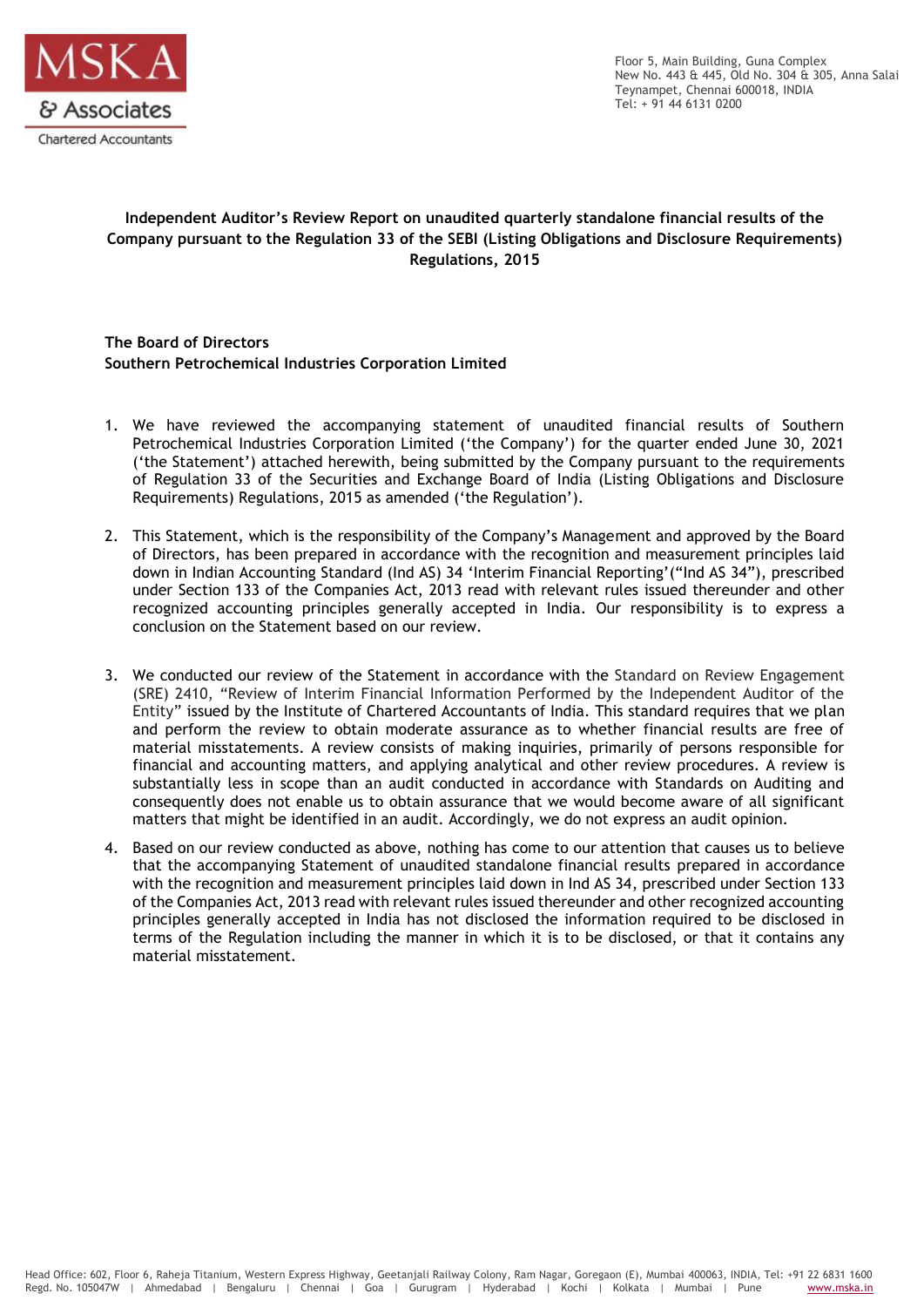

5. We draw attention to Note 3 to the unaudited financial results with regard to computation of subsidy income based on the provisional retention price (RP) in line with the government's policy dated June 17, 2015, as the final retention price has not been announced by the Department of Fertilizers. The necessary adjustments, if any, and its consequential impact will be assessed when the final retention price is notified by the department of fertilizers.

Our conclusion is not modified in respect of this matter.

For MSKA & Associates **Chartered Accountants** ICAI Firm Registration No.105047W

lectro's

Geetha Jeyakumar Membership No.: 029409 UDIN: 21029409AAAAHD5213

Place: Chennai Date: August 12, 2021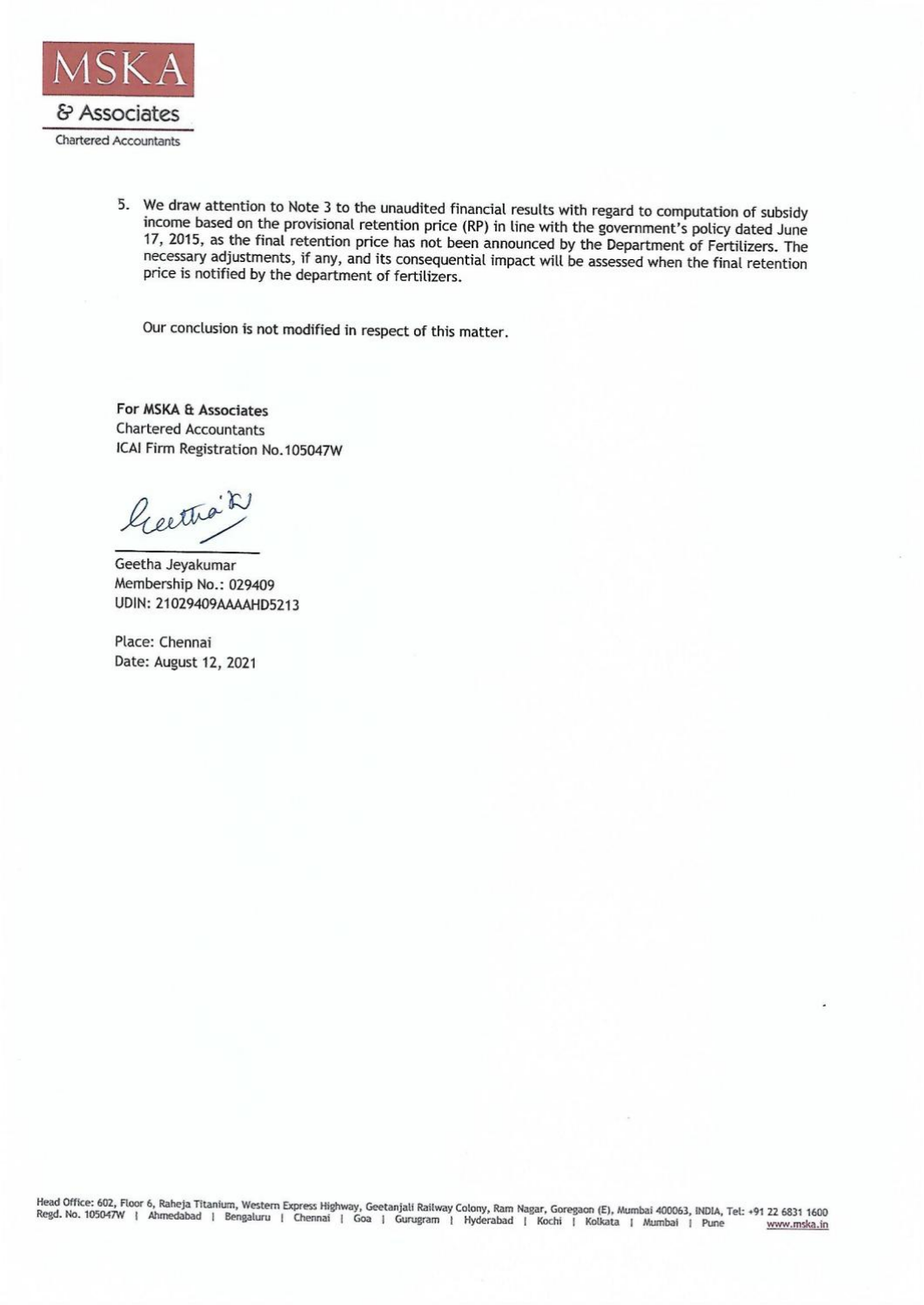#### SOUTHERN PETROCHEMICAL INDUSTRIES CORPORATION LTD. Regd. Office: SPIC House, 88 Mount Road, Guindy, Chennai - 600 032 CIN: L11101TN1969PLC005778 Web Site: www.spic.in, Email: spiccorp@spic.co.in STATEMENT OF CONSOLIDATED UNAUDITED FINANCIAL RESULTS FOR THE QUARTER ENDED 30 JUNE 2021

#### (Rupees in lac) Consolidated Quarter ended Year ended S.No. Particulars 31 Mar 2021 30 Jun 2021 30 Jun 2020 31 Mar 2021 (Refer Note 9) (Unaudited) (Audited) [Unaudited] (Audited)  $\mathbf{1}$ **Revenue from Operations** (a) Sales/Income from Operations 49682.63 34825.52 31807.08 151755.82 (b) Other operating income 193.01 246.02 213.43 944.91 **Revenue from Operations** 49875.64 35071.54 32020.51 152700.73 Other Income 39.91 2248.64 41.94 2951.58 **Total Income** 49915.55 37320.18 32062.45 155652.31  $\overline{2}$ **Expenses** (a) Cost of materials consumed 32502.70 17931.76 18377.15 83770.63 (b) Changes in inventories of finished goods, work-in- progress and stock-in- $(667.65)$ 1675.84  $(2, 107.45)$  $(2,234.99)$ trade (c) Employee benefits expense 1547.95 1699.95 1400.62 6005.13 (d) Finance Cost 256.10 148.95 328.08 1415.46 (e) Depreciation and Amortisation expense 1326.19 1038.78 945.86 3823.30 (f) Power and Fuel charges 6079.21 6594.34 7503.00 36296.52 (g) Other expenses 6103.17 4950.71 5337.44 21820.48 **Total Expenses** 47147.67 34040.33 31784.70 150896.53 Profit from Operations before share of profit of equity accounted investees, 3 2767.88 3279.85 277.75 4755.78 exceptional items & tax (1-2) 4 Exceptional Items  $\sim$  $\overline{a}$ Profit before share of profit of equity accounted investees and tax (3+4) 5 2767.88 3279.85 277.75 4755.78 6 Share of profit of joint ventures 1271.75 1533.08 298.92 2946.90 Profit before tax  $\overline{\mathbf{z}}$ 4039.63 4812.93 576.67 7702.68 8 Tax expense 329.97  $(63.43)$ 71.28 295.15 9 Net Profit after tax (7-8) 3709.66 4876.36 505.39 7407.53  $10<sup>10</sup>$ Other comprehensive income i) Items that will not be reclassified to profit or loss a) Effect of measuring investments at fair value 52.91 4.18 917.34 616.77 b) Gain / (Loss) on acturial valuation of gratuity  $(11.06)$  $\omega$ 200.29 (ii) Income tax relating to items that will not be re-classified to profit or loss  $(5.29)$  $(0.42)$  $(91.74)$  $(61.68)$ Share of other comprehensive income as reported by joint ventures 24.72 16.56 3.39  $(58.94)$ Total other comprehensive income 72.34 9.26 828.99 696.44 Total Comprehensive Income (9+10) 11 3782.00 4885.62 1334.38 8103.97  $12$ Paid-up equity share capital (Face Value of Rs. 10 Per Share) 20364.03 20364.03 20364.03 20364.03 13 Reserve excluding revaluation reserve 31212.16 Earnings Per Share (EPS) (of Rs.10/- each) 14 Basic & Diluted (Not annualised for the period) 1.86  $2.40$ 0.66 3.98

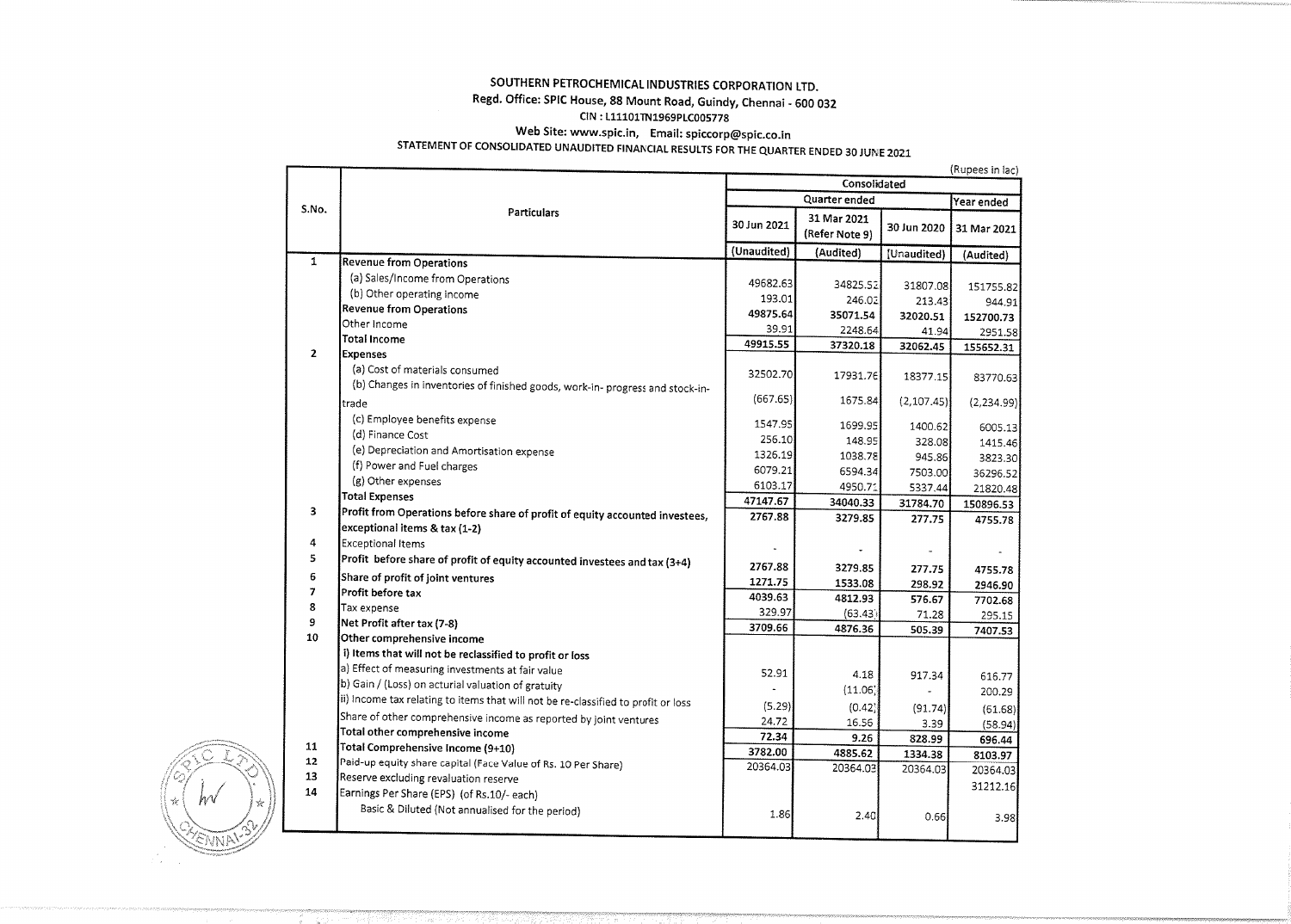| Segment Reporting:                           |                   |                               |                       |             |  |  |  |
|----------------------------------------------|-------------------|-------------------------------|-----------------------|-------------|--|--|--|
| (Rupees in lac)                              |                   |                               |                       |             |  |  |  |
|                                              |                   | Consolidated                  |                       |             |  |  |  |
|                                              |                   | Quarter ended                 |                       | Year ended  |  |  |  |
| <b>Particulars</b>                           | 30 Jun 2021       | 31 Mar 2021<br>(Refer Note 9) | 30 Jun 2020           | 31 Mar 2021 |  |  |  |
|                                              | (Unaudited)       | (Audited)                     | (Unaudited)           | (Audited)   |  |  |  |
| 1.Segment Revenue                            |                   |                               |                       |             |  |  |  |
| a) Agro Inputs (Urea Operations)             |                   |                               |                       |             |  |  |  |
| b) Others (Agri Business)                    | 49714.24          | 34986.16                      | 32018.12              | 152438.21   |  |  |  |
| c) Unallocated Income                        | 174.07            | 86.69                         | 32.45                 | 372.05      |  |  |  |
| Income from operations                       | 27.24<br>49915.55 | 2247.33                       | 11.88                 | 2842.05     |  |  |  |
|                                              |                   | 37320.18                      | 32062.45              | 155652.31   |  |  |  |
| 2.Segment Results                            |                   |                               |                       |             |  |  |  |
| Profit (Before Tax and Interest)             |                   |                               |                       |             |  |  |  |
| For each Segment                             |                   |                               |                       |             |  |  |  |
| a) Agro Inputs (Urea Operations)             | 3,591.95          | 1,607.43                      | 1,063.40              | 5,186.73    |  |  |  |
| b) Others (Agri Business)                    | (117.86)          | (3.51)                        | (27.96)               | (92.47)     |  |  |  |
| <b>Total</b>                                 | 3474.09           | 1603.92                       | 1035.44               | 5094.26     |  |  |  |
| a) Finance Cost                              | 256.10            | 148.95                        | 328.08                | 1,415.46    |  |  |  |
| b) Other Net Unallocable Income / (Expenses) | (450.11)          | 1,824.88                      | (429.61)              | 1,076.98    |  |  |  |
| c) Exceptional items                         |                   |                               |                       |             |  |  |  |
| Profit / (Loss) Before Tax                   | 2767.88           | 3279.85                       | 277.75                | 4755.78     |  |  |  |
| Less: Tax expense                            | 329.97            | (63.43)                       | 71.28                 | 295.15      |  |  |  |
| Add: Share of profit from Joint Ventures     | 1,271.75          | 1,533.08                      | 298.92                | 2,946.90    |  |  |  |
| Profit after tax                             | 3709.66           | 4876.36                       | 505.39                | 7407.53     |  |  |  |
|                                              |                   |                               |                       |             |  |  |  |
| <b>3.Segment Assets</b>                      |                   |                               |                       |             |  |  |  |
| a) Agro Inputs (Urea Operations)             | 127124.64         | 123473.74                     | 163842.38             | 123473.74   |  |  |  |
| b) Others (Agri Business)                    | 1573.53           | 1710.23                       | 1565.30               | 1710.23     |  |  |  |
| c) Unallocated                               | 52270.90          | 46027.57                      | 39689.71              | 46027.57    |  |  |  |
| <b>Total Assets</b>                          | 180969.07         | 171211.54                     | 205097.39             | 171211.54   |  |  |  |
| 4.Segment Liabilities                        |                   |                               |                       |             |  |  |  |
| a) Agro Inputs (Urea Operations)             | 111375.40         |                               |                       |             |  |  |  |
| b) Others (Agri Business)                    | 139.90            | 107346.55                     | 136424.46             | 107346.55   |  |  |  |
| c) Unallocated                               | 14095.58          | 184.13<br>12104.67            | 150.90                | 184.13      |  |  |  |
| <b>Total Liabilities</b>                     | 125610.88         | 119635.35                     | 23715.39<br>160290.75 | 12104.67    |  |  |  |
|                                              |                   |                               |                       | 119635.35   |  |  |  |

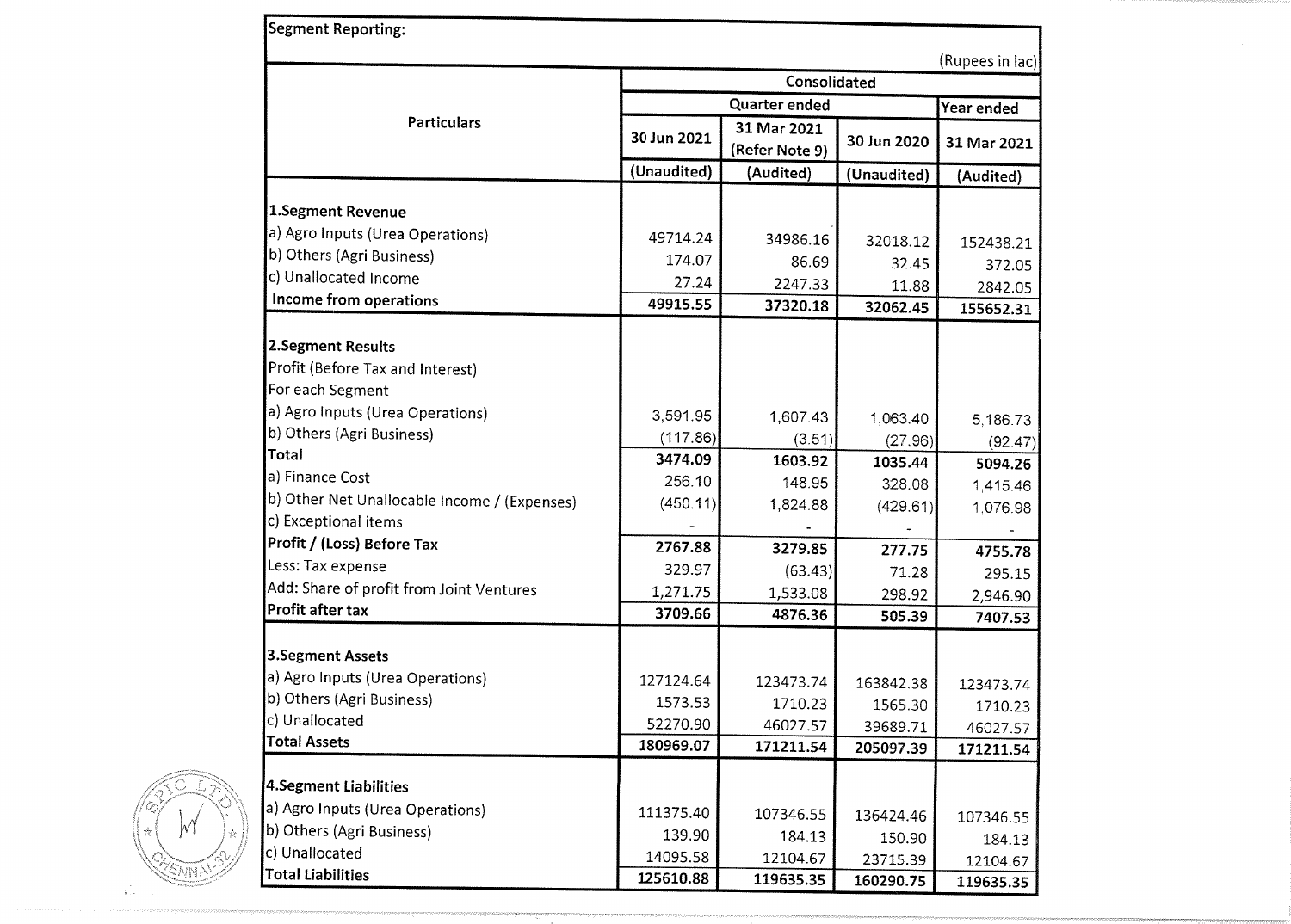## Notes:

- 1. The above consolidated financial results were reviewed and recommended by the Audit Committee and approved by the Board of Directors at their respective meetings, held on 12<sup>th</sup> August 2021 and has been subjected to review by the Statutory Auditors of the Company. The Consolidated financial results are prepared in accordance with Indian Accounting Standard (Ind AS) as prescribed under section 133 of the Companies Act 2013.
- 2. During the quarter, the production and sale of Urea of the Company were 1.80 lac MT and 1.78 lac MT respectively.
- 3. Subsidy, for the period April to June 2021, of Rs. 38,137.83 lacs has been accounted based on the provisional Retention Price (RP) computed in line with the Government's policy, as the final retention price has not been announced by the Department of Fertilizers. The necessary adjustments, if any, and its consequential impact will be assessed when the final retention price is notified.
- 4. The Company had started receiving natural gas from March 13, 2021 and had become a gas-based Urea manufacturing unit and is eligible for higher fiscal incentives in the form of subsidy income due to higher energy norms from the above said date for the next five year period.
- 5. During the quarter, the Urea plant was in operation for 88 days (Previous year's first quarter: 70 days).
- 6. There is no provision for tax in view of the brought forward losses/unabsorbed depreciation relating to earlier years available for set off while computing income both under the provisions of 115-JB and those other than Sec 115-JB of the Income Tax Act, 1961.
- 7. With respect to a Joint Venture Company, the lease relating to the land on which one of the manufacturing units of the group (ECH-PO) is operating, expired on June 12, 2020, for which a request for renewal has been filed by the group with Govt. of Tamilnadu. The Thasildar, Tiruvottiyur, Chennai, through his communication dated 13th July 2021 has raised a demand of ₹ 9224.33 lacs (the share of the company Rs. 1561.68 Lacs) as arrears of lease rent till 30th June 2020 relating to this leased land. In the absence of any basis on which such huge arrears has been demanded by the lessor, the group has sought details for the same and the response in this regard is awaited. In the opinion of the management the demand appears to be without a valid basis and hence the group will appropriately represent to conclude a lease rental commensurate with the area and the basis normally adopted for fixation of lease rentals.

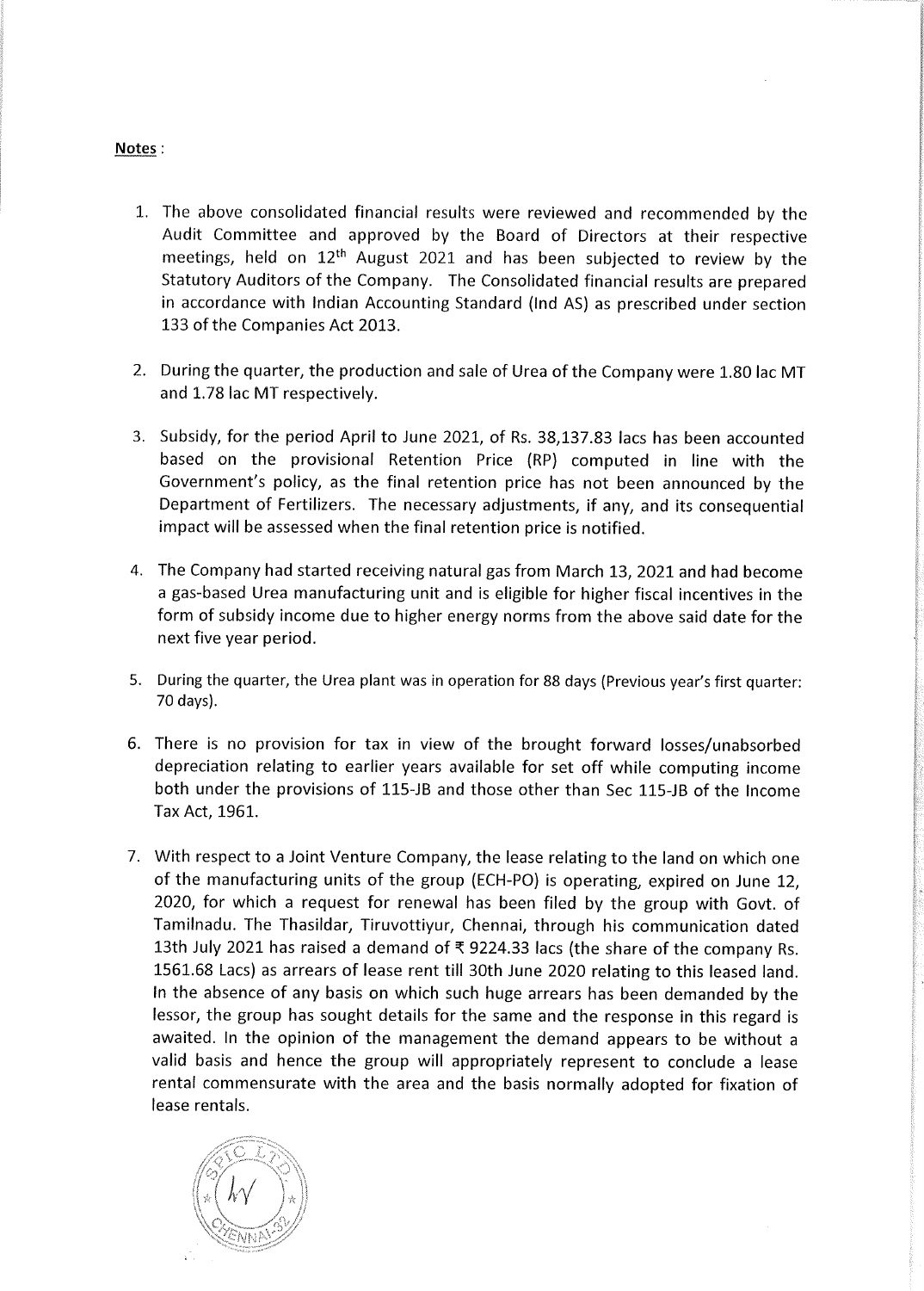- 8. The Code on Social Security, 2020 ('Code') relating to employee benefits during employment and post-employment benefits, received Presidential assent in September 2020. The Code has been published in the Gazette of India. However, the date from which the Code will come into effect has not yet been notified. The Company will assess the impact of the Code when it comes into effect and will record any related impact from the period the Code becomes effective.
- 9. The figures of the last quarter ended March 31, 2021 is the balancing figure between audited figures in respect of the full financial year up to March 31, 2021 and the unaudited published year-to-date figures up to December 2020 being the date of the end of the third quarter of the financial year which was subjected to limited review.
- 10. Previous period's figures have been regrouped/recast, wherever necessary, to conform to the classification on the current year/period's classification.

For and on behalf of the Board

**S R Ramakrishnan Whole-Time Director** DIN: 00120126

Place: Tuticorin Date: August 12, 2021

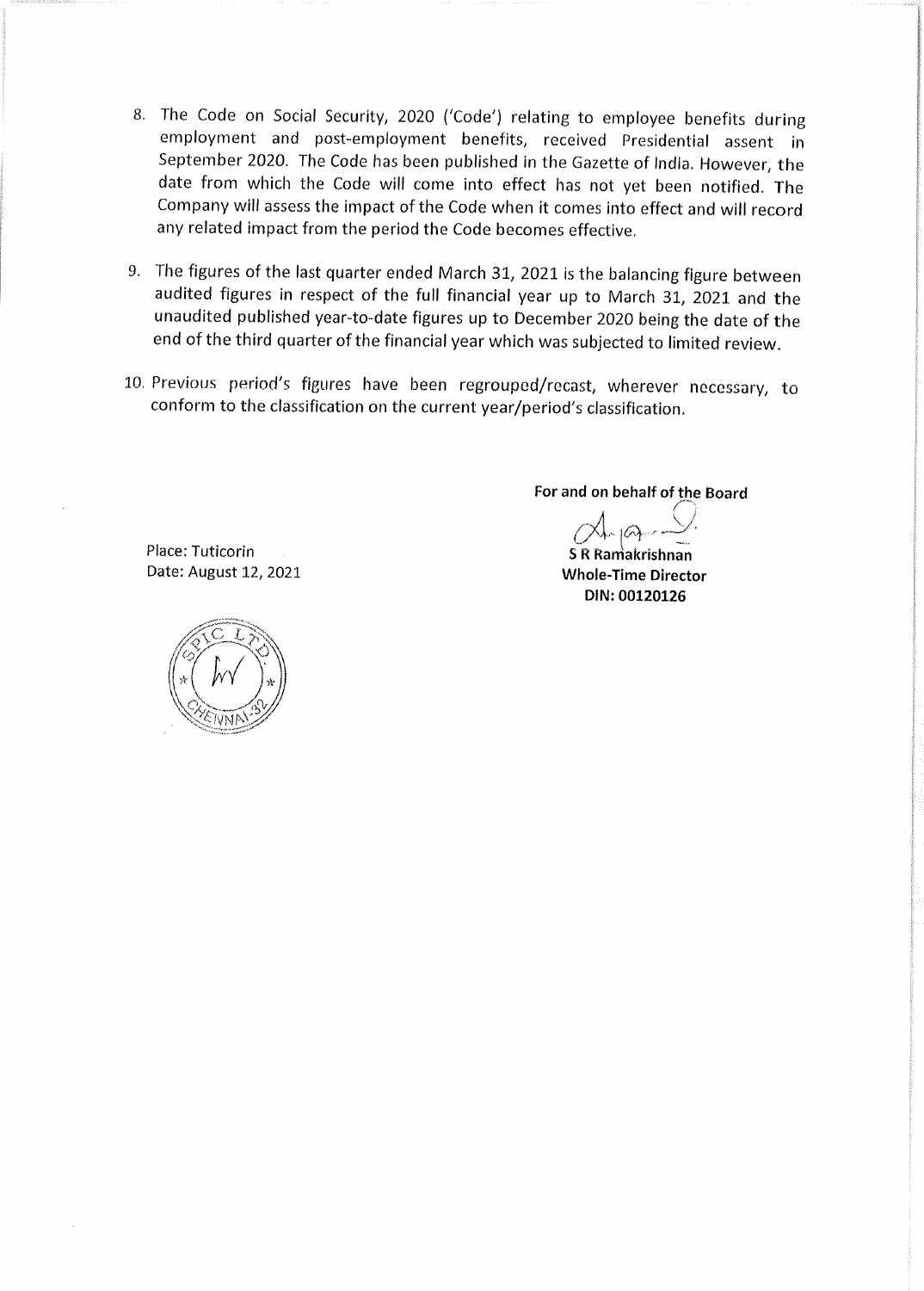

Floor 5, Main Building, Guna Complex New No. 443 & 445, Old No. 304 & 305, Anna Salai Teynampet, Chennai 600018, INDIA Tel: + 91 44 6131 0200

# **Independent Auditor's Review Report on Consolidated Unaudited Quarterly and year to date financial results of the Company, its Associates and Joint Ventures pursuant to the Regulation 33 of the SEBI (Listing Obligations and Disclosure Requirements) Regulations, 2015**

## **The Board of Directors Southern Petrochemical Industries Corporation Limited**

- 1. We have reviewed the accompanying statement of consolidated unaudited financial results of **Southern Petrochemical Industries Corporation Limited** ('the Company'), and its share of the net profit after tax and total comprehensive income of its associates and joint ventures for the quarter ended June 30, 2021 ('the Statement') attached herewith, being submitted by the Company pursuant to the requirements of Regulation 33 of the Securities and Exchange Board of India (Listing Obligations and Disclosure Requirements) Regulations, 2015 as amended ('the Listing Regulation').
- 2. This Statement, which is the responsibility of the Company's Management and approved by the Holding Company's Board of Directors, has been prepared in accordance with the recognition and measurement principles laid down in Indian Accounting Standard ("Ind AS") 34 'Interim Financial Reporting' ('Ind AS 34'), prescribed under Section 133 of the Companies Act, 2013 read with relevant rules issued thereunder and other recognized accounting principles generally accepted in India. Our responsibility is to express a conclusion on the Statement based on our review.
- 3. We conducted our review of the Statement in accordance with the Standard on Review Engagement (SRE) 2410, 'Review of Interim Financial Information Performed by the Independent Auditor of the Entity' issued by the Institute of Chartered Accountants of India. This standard requires that we plan and perform the review to obtain moderate assurance as to whether the financial results are free of material misstatement. A review consists of making inquiries, primarily of persons responsible for financial and accounting matters, and applying analytical and other review procedures. A review is substantially less in scope than an audit conducted in accordance with Standards on Auditing and consequently does not enable us to obtain assurance that we would become aware of all significant matters that might be identified in an audit. Accordingly, we do not express an audit opinion.

We also performed procedures in accordance with the circular issued by the SEBI under Regulation 33 (8) of the SEBI (Listing Obligations and Disclosure Requirements) Regulations, 2015, as amended, to the extent applicable.

| Sr. No | Name of the Company                                          | <b>Relationship with the Holding</b><br>Company |
|--------|--------------------------------------------------------------|-------------------------------------------------|
|        | Tamilnadu Petroproducts Limited                              | Joint Venture                                   |
|        | National Aromatics and Petrochemicals Corporation<br>Limited | Joint Venture*                                  |
|        | Gold Nest Trading Company Limited                            | Associate                                       |
| 4      | Tuticorin Alkali Chemicals and Fertilizers Limited           | Associate*                                      |
| 5      | Greenam Energy Limited                                       | Associate                                       |

4. This Statement includes the results of the following entities:

\*As the Company's share of losses in the associate and Joint venture has exceeded the cost of Investment in an earlier year, loss for the year has not been considered in these consolidated financial statements.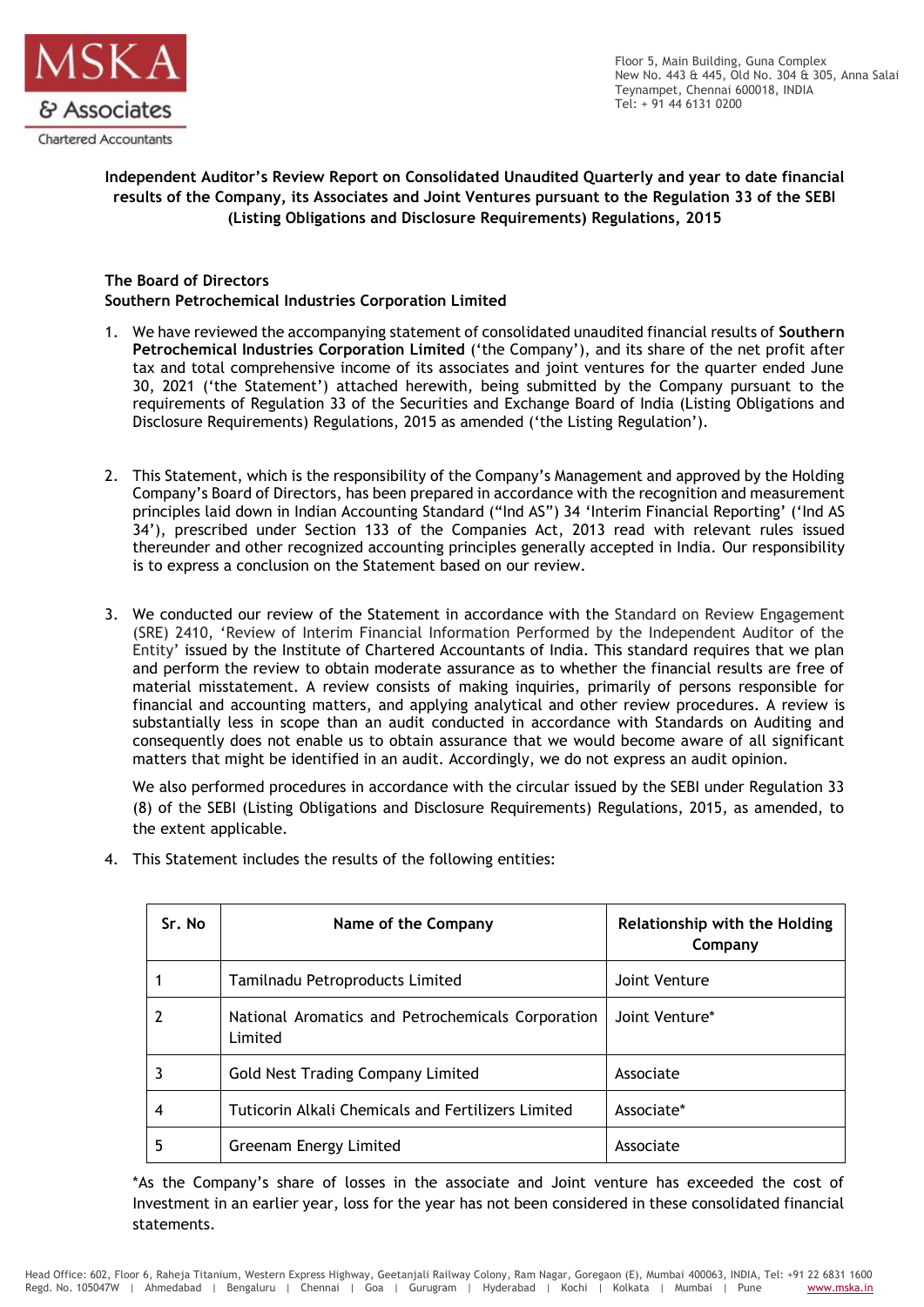

- 5. Based on our review conducted and procedures performed as stated in paragraph 3 above and based on the consideration of the review reports of other auditors referred to in paragraph 7 and 8 below, nothing has come to our attention that causes us to believe that the accompanying Statement are prepared in accordance with the recognition and measurement principles laid down in Ind AS 34, prescribed under Section 133 of the Companies Act, 2013 read with relevant rules issued thereunder and other recognized accounting principles generally accepted in India has not disclosed the information required to be disclosed in terms of the Regulation including the manner in which it is to be disclosed, or that it contains any material misstatement.
- 6. We draw attention to Note 3 to the consolidated unaudited financial results with regard to computation of subsidy income based on the provisional Retention Price (RP) in line with the government's policy dated June 17, 2015, as the final retention price has not been announced by the Department of Fertilizers. The necessary adjustments, if any, and its consequential impact will be assessed when the final retention price is notified by the Department of Fertilizers.

Our conclusion on the Statement is not modified in respect of this matter.

7. The consolidated unaudited financial results include the Group's share of net profit after tax of  $Re$ 943 lakhs and total comprehensive income of Rs. 967.72 lakhs for the quarter ended June 30, 2021 as considered in the consolidated unaudited financial results, in respect of one joint venture, whose interim financial results have not been reviewed by us. These interim financial results have been reviewed by other auditors whose reports have been furnished to us by the Management and our conclusion on the Statement, in so far as it relates to the amounts and disclosures included in respect of the joint venture, is based solely on the reports of the other auditors and the procedures performed by us as stated in paragraph 3 above.

Our conclusion on the Statement is not modified in respect of this matter.

8. The consolidated unaudited financial results also include the Group's share of net loss of Rs. 1.22 lakhs and total comprehensive loss of Rs. 1.22 lakhs for the quarter ended June 30, 2021, as considered in the consolidated unaudited financial results, in respect of two associates based on their interim financial results which have not been reviewed by their auditors. According to the information and explanations given to us by the Management, these interim financial results are not material to the Company.

Our conclusion on the Statement is not modified in respect of this matter.

For MSKA & Associates **Chartered Accountants** Firm Registration No.105047W

Geethian

Geetha Jevakumar Partner Membership No.: 029409 UDIN: 21029409AAAAHE2255

Place: Chennai Date: August 12, 2021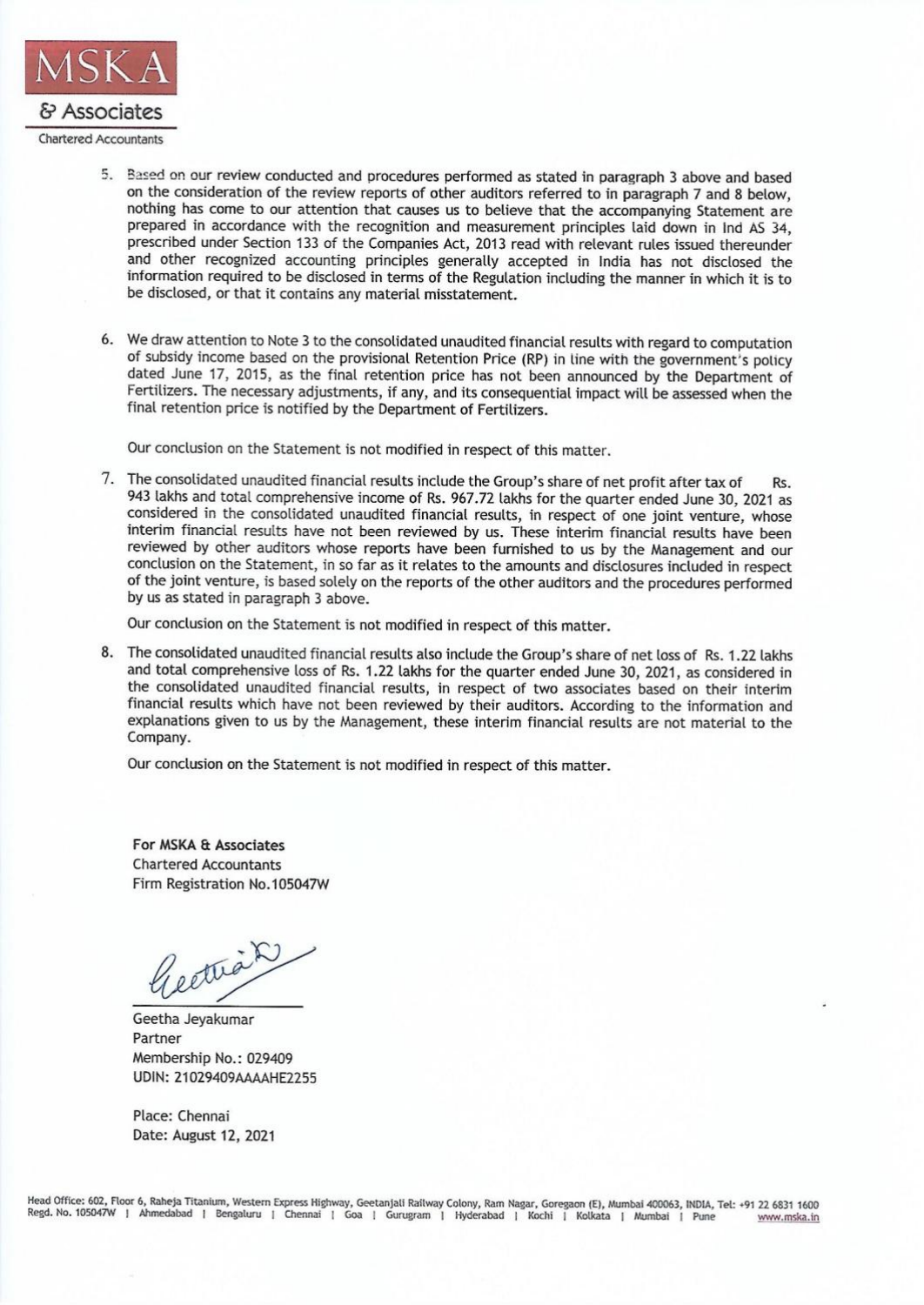| SOUTHERN PETROCHEMICAL INDUSTRIES CORPORATION LIMITED<br>CIN: L11101TN1969PLC005778<br>Regd. Office: SPIC House, 88 Mount Road, Guindy, Chennai - 600 032<br>Web Site: www.spic.in, Email: spiccorp@spic.co.in<br>Extract of the Unaudited Financial Results for the Quarter ended 30th June 2021 |                                                                                                                                                                                                   |                                           |                                                                       |                                      |                                           |                                                                       |                                      |  |
|---------------------------------------------------------------------------------------------------------------------------------------------------------------------------------------------------------------------------------------------------------------------------------------------------|---------------------------------------------------------------------------------------------------------------------------------------------------------------------------------------------------|-------------------------------------------|-----------------------------------------------------------------------|--------------------------------------|-------------------------------------------|-----------------------------------------------------------------------|--------------------------------------|--|
| Standalone                                                                                                                                                                                                                                                                                        |                                                                                                                                                                                                   |                                           |                                                                       |                                      |                                           |                                                                       | (Rs in Lac)<br>Consolidated          |  |
| S.No.                                                                                                                                                                                                                                                                                             | <b>Particulars</b>                                                                                                                                                                                | Current<br>Quarter<br>ended<br>30/06/2021 | Corresponding 3<br>months ended in<br>the previous year<br>30/06/2020 | Previous Year<br>ended<br>31/03/2021 | Current<br>Quarter<br>ended<br>30/06/2021 | Corresponding 3<br>months ended in<br>the previous year<br>30/06/2020 | Previous Year<br>ended<br>31/03/2021 |  |
|                                                                                                                                                                                                                                                                                                   |                                                                                                                                                                                                   | <b>Unaudited</b>                          | <b>Unaudited</b>                                                      | Audited                              | <b>Unaudited</b>                          | <b>Unaudited</b>                                                      | Audited                              |  |
|                                                                                                                                                                                                                                                                                                   | Total income from operations (net)                                                                                                                                                                | 49915.55                                  | 32062.45                                                              | 155558.79                            | 49915.55                                  |                                                                       |                                      |  |
| $\overline{2}$                                                                                                                                                                                                                                                                                    | Net Profit for the period (before Exceptional items and tax)                                                                                                                                      | 2767.88                                   | 277.75                                                                |                                      |                                           | 32062.45                                                              | 155652.31                            |  |
| 3                                                                                                                                                                                                                                                                                                 | Net Profit for the period (after Exceptional items and before tax)                                                                                                                                |                                           |                                                                       | 4662.26                              | 2767.88                                   | 277.75                                                                | 4755.78                              |  |
| 4                                                                                                                                                                                                                                                                                                 |                                                                                                                                                                                                   | 2767.88                                   | 277.75                                                                | 4662.26                              | 2767.88                                   | 277.75                                                                | 4755.78                              |  |
| 5                                                                                                                                                                                                                                                                                                 | Net Profit for the period (after Exceptional items and tax)<br>Total Comprehensive Income for the period [Comprising Profit for  <br>the period (after tax) and Other Comprehensive Income (after | 2767.88                                   | 277.75                                                                | 5185.01                              | 3709.66                                   | 505.39                                                                | 7407.53                              |  |
| 6                                                                                                                                                                                                                                                                                                 | tax)1<br>Reserves (excluding Revaluation Reserve)                                                                                                                                                 | 2815.50                                   | 1103.35                                                               | 5940.39                              | 3782.00                                   | 1334.38                                                               | 8103.97                              |  |
|                                                                                                                                                                                                                                                                                                   |                                                                                                                                                                                                   |                                           |                                                                       | 25629.26                             |                                           |                                                                       | 31212.16                             |  |
| 8                                                                                                                                                                                                                                                                                                 | Equity Share Capital (Face Value of Rs. 10 Per Share)<br>Earnings Per Share (of Rs. 10/- each)                                                                                                    | 20364.03                                  | 20364.03                                                              | 20364.03                             | 20364.03                                  | 20364.03                                                              | 20364.03                             |  |
|                                                                                                                                                                                                                                                                                                   | Basic & Diluted (Not annualised)                                                                                                                                                                  | 1.38                                      | 0.54                                                                  | 2.92                                 | 1.86                                      | 0.66                                                                  | 3.98                                 |  |

#### Note:

The above is an extract of the detailed format of the Quarterly Financial Results filed with the National Stock Exchange of India Limited (NSE) under Regulation 33 of the SEBI (Listing Obligations and Disclosure Requirements) Regulations, 2015. The full format of the Financial Results for the Quarter ended 30th June 2021 is available on the NSE website (www.nseindia.com) and website of the Company (www.spic.in).

For and on behalf of the Board

S R Ramakrishnan Whole Time Director DIN: 00120126

Place: Tuticorin Date: 12 August 2021

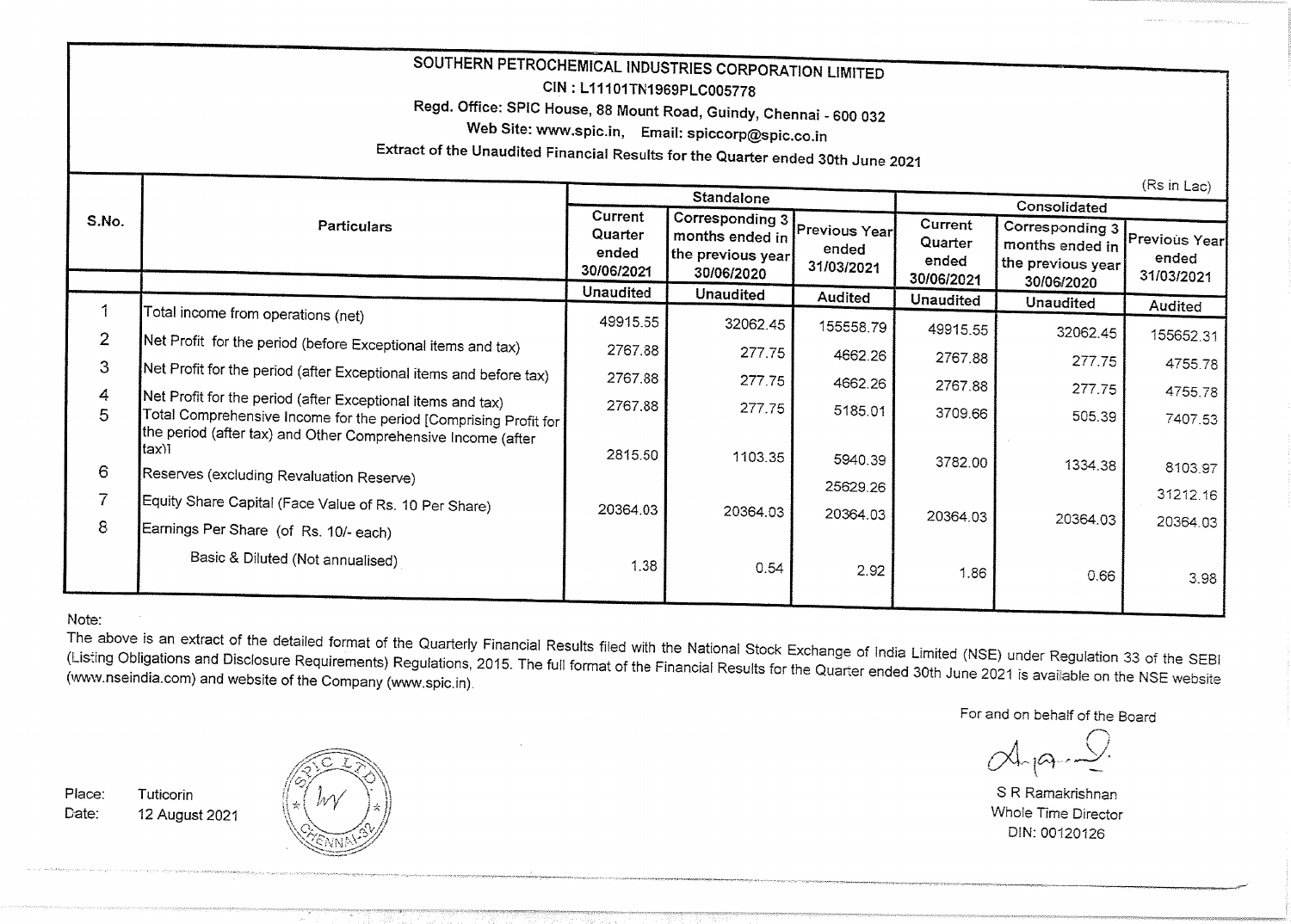

Press release

For Immediate release

# SPIC announces unaudited financial results for the quarter ended 30<sup>th</sup> June 2021.

# Registers Quarterly turnover of INR 499.16 crores and Profit of INR 27.68 crores in Q1 FY 2021-22

#### 12 August, 2021 Chennai / Mumbai:

#### Financials:

Southern Petrochemical Industries Corporation Ltd. (SPIC), one of India's pioneering agri-nutrient and fertiliser companies, today announced its Unaudited financial results for the Quarter ending 30<sup>th</sup> June 2021

#### **Quarterly Results:**

|                     |              |           | figures in INR crores      |  |
|---------------------|--------------|-----------|----------------------------|--|
| Particulars         | Quarterly    |           | Annual                     |  |
|                     | Apr to June) |           | (April 2020 to March 2021) |  |
|                     | 30-Jun-21    | 30-Jun-20 | 31-Mar-21                  |  |
| <b>Total Income</b> | 499.16       | 320.62    | 1555.59                    |  |
| Profit before Tax   | 27.68        | 2.78      | 46.62                      |  |
| Profit after Tax    | 27.68        | 2.78      | 51.85                      |  |

During the current quarter of FY22, the company registered an income of INR 499.16 crores, operating profit of INR 27.68 crores and net profit of INR 27.68 crores as compared to an income of INR 320.62 crores, operating profit of INR 2.78 crores and net profit of INR 2.78 crores during the corresponding quarter of the previous FY 21. The revenue from operations at INR 498.76 crores was about 55% more than the corresponding quarter of FY 21 at INR 320.21 crores.

#### **Impact on Business**

The COVID19 pandemic continues to heave uncertainty on the Indian economy. However, the agri-sector has seen a good comeback and demand is good; as per government records, it was the only sector which registered growth in Q1 FY21-22. With corporates focusing on vaccination of their employees alongside the government vaccination program, the critically of the 3<sup>rd</sup> wave will be a key deciding factor in the coming times. Various incentives, dues and support prices announced by the government has added to the support for the agri and fertilizer sector.

 $2...$ 

Southern Petrochemical Industries Corporation Limited (CIN: L11101TN1969PLC005778)

REGISTERED & CORPORATE OFFICE : SPIC House 88 Mount Road, Guindy, Chennai 600 032 India Phone: +91 (44) 22350245 | Fax: +91 (44) 22352163 | Email: spiccorp@spic.co.in | www.spic.in